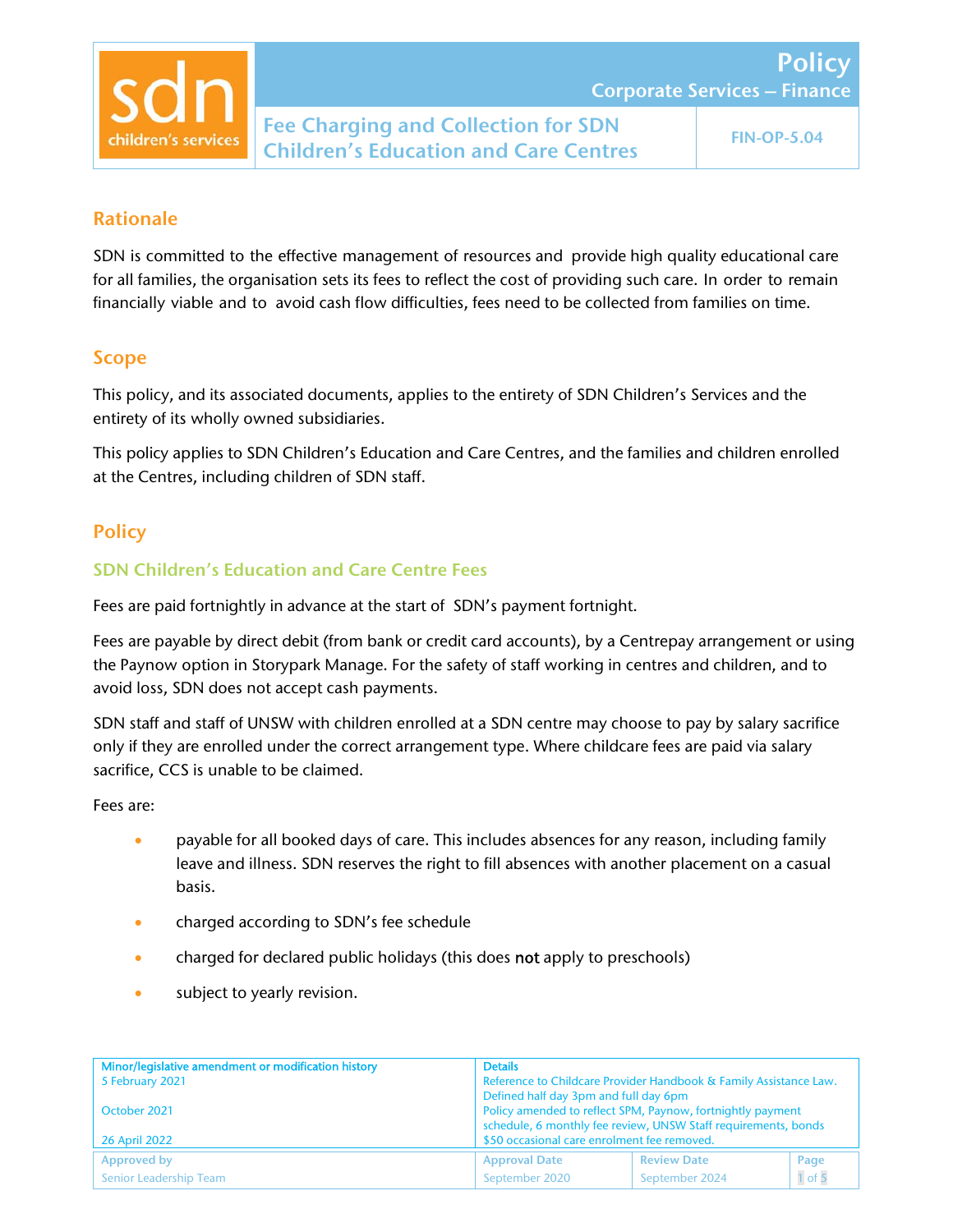In some instances, families may be eligible to claim Child Care Subsidy (CCS) for up to seven (7) consecutive days before a child attends their first day of care, or up to seven (7) consecutive days after their last day of physical attendance. Supporting evidence will be required to prove that the absent days are in accordance with the prescribed reasons as outlined in the Childcare Provider Handbook for CCS assistance.

Should the family require days of care different from booked days, casual care can be requested subject to the conditions as per casual/occasional care section (refer to page 3 of this Policy).

Fees and accounts are to be paid up to date. Continuation of a child's place at any centre is contingent upon the family's account being up to date.

All SDN Children's Education and Care Centres are approved for CCS purposes. It is the responsibility of the family to submit all necessary documentation to the centre to ensure CCS can be claimed. Where CCS has not been confirmed or where the eligibility criteria have changed, full fees are charged.

Families can claim CCS (if eligible) for 42 absence days, including public holidays, per child each financial year. These can be for any reason and do not require proof.

CCS may also be received for additional absence days (above the 42 days) for specific reasons only per child each financial year. There is no limit on these days, however, families are required to provide documentation to support the absence, such as a medical certificate; otherwise, full fees are charged.

SDN charges a late collection fee to any family collecting their child or children at the end of their booking time for half day (3pm) bookings or after the close of the service at the end of the day for full day bookings as referenced in the Arrival, Departure and Late collection of Children Policy.

UNSW staff and students must provide proof of employment and/or enrolment at the beginning of each calendar year and periodically through the year where required. For example: letter from employer, payslip eligibility for salary sacrifice .(Salary sacrifice is only applicable where the child is enrolled in one of the SDN managed UNSW Centres). Where proof of employment or enrolment cannot be met, the fee rate will revert to the community fee for that period of time. For UNSW students to be eligible for the student rate of fees, students must be enrolled for at least 75% of a fulltime student load.

Families are notified at least 14 days prior to any changes that will affect the fees charged or the way fees are collected.

#### Changes to family circumstances

Families must advise SDN of any changes to their childcare subsidy entitlements at time of enrolment.

SDN staff with children enrolled at an SDN centre must inform the Centre immediately if they are ending their employment with SDN but continuing their child's enrolment.

#### Bonds

Families, any third-party agency, and SDN staff with children enrolled in a centre are required to pay a bond on the confirmation of enrolment. This amount will equate to two (2) weeks of full fees for the days of attendance and will not consider any CCS payments and/or reduced fees.

| FEE CHARGING AND COLLECTION FOR SDN CHILDREN'S EDUCATION AND CARE CENTRES<br>I POLICY |                      | <b>FIN-OP-5.04</b> |            |
|---------------------------------------------------------------------------------------|----------------------|--------------------|------------|
| <b>Approved by</b>                                                                    | <b>Approval Date</b> | <b>Review Date</b> | Page       |
| Senior Leadership Team                                                                | September 2020       | September 2024     | $2$ of $5$ |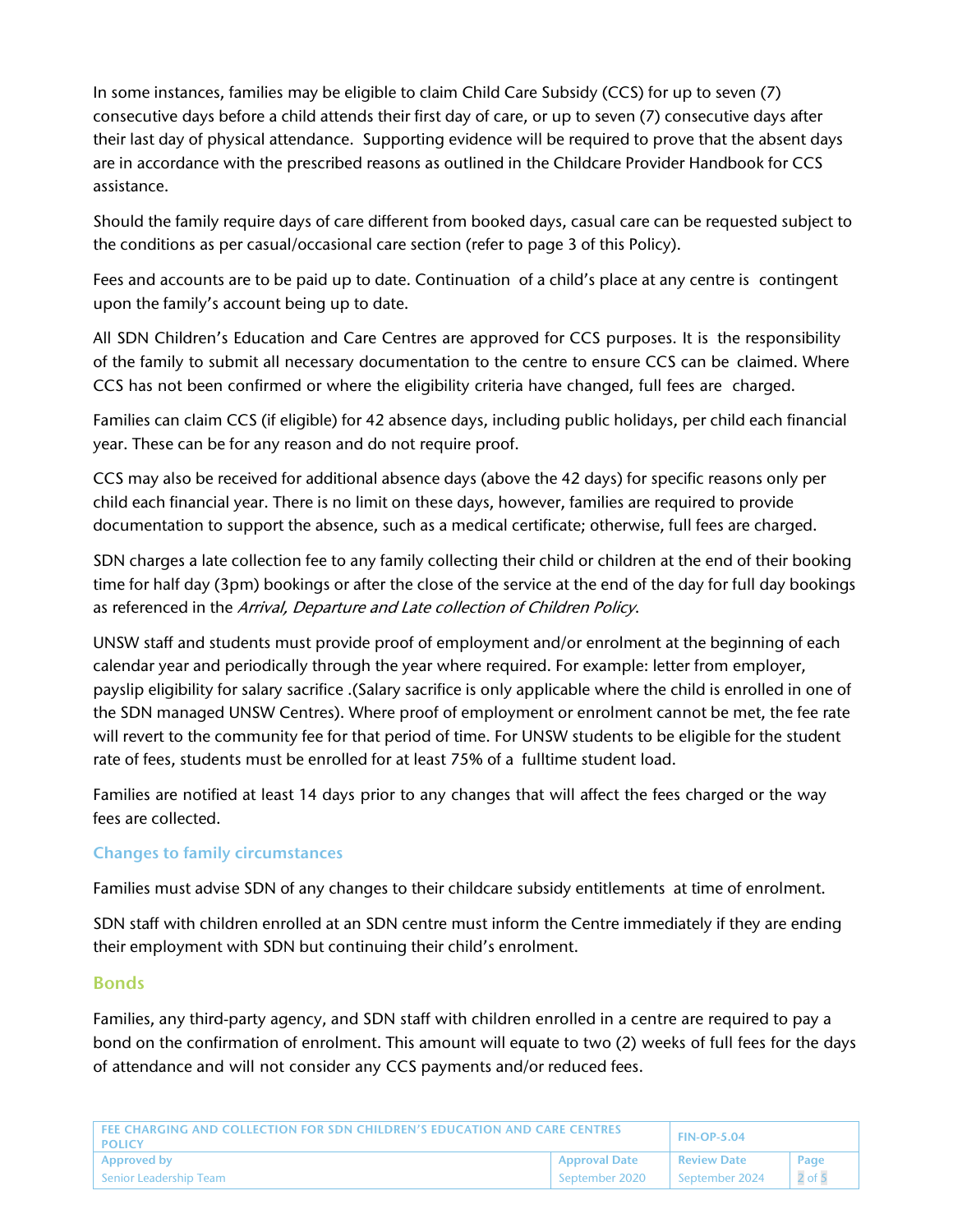Payment plans for bonds can be arranged for families, if required. All arrangements will be negotiated with the Centre Director and managed by the Centre. The bond is payable prior to the child commencing at the centre.

Where there is financial hardship, requests for waiving of family bonds may be requested and are considered by the relevant Operations Manager and approved by the Head of Services for Priority 1 families, in line with SDN's Equity, Social Justice and Social Inclusion Policy.

SDN reserves the right to offer the place to another family if the bond payment is not received prior to the date of commencement or a payment plan is not agreed upon.

Bonds are payable by direct debit, from bank or credit card accounts or via the Paynow option in Storypark Manage.

Under no circumstances, is the bond to be used to offset overdue fees, for the continuance of a child in care.

Bonds are adjusted for any changes in days of care.

Bonds will not be refunded unless the child has physically attended the service for a minimum of 2 weeks. If a bond is paid for a place that is not utilised, the full amount may be non-refundable. This will be at the discretion of the Centre Director.

Bond and fee refunds are processed after CCS is finalised and processed 2 to 3 weeks after a child/children leave the centre. Refunds for remaining credit are processed after the Department of Human Services (Centrelink) has paid attendance to the last day of care.

#### Casual/occasional care

Casual/occasional care bookings can be made provided there are available places and staff to accommodate the additional booking.

SDN reserves the right to refuse a casual booking in the case of unavailability of staff to accommodate the additional booking. SDN will contact the requesting individual to inform whenever a casual booking is not confirmed.

To ensure that families have fair access in taking up vacancies, cancellation for casual/occasional care bookings will require at least 24 hours' written notice. Full fees are charged for families who provide cancellation notice less than 24 hours and whose children are absent for their booked casual care.

## Emergency/critical incident closure

In the event of an emergency/critical incident which has an impact on our ability to care for or educate children, it may become necessary to protect children, staff and families by making a decision not to operate and close the service to maintain the safety of all concerned. In the event of a closure of more than 48 hours, fees may be reduced at the discretion of the Head of Services.

#### Overdue accounts

If payment is more than one (1) week overdue:

#### families are notified in writing

| FEE CHARGING AND COLLECTION FOR SDN CHILDREN'S EDUCATION AND CARE CENTRES<br>I POLICY |                             | <b>FIN-OP-5.04</b> |            |
|---------------------------------------------------------------------------------------|-----------------------------|--------------------|------------|
| Approved by                                                                           | <b>Approval Date</b>        | <b>Review Date</b> | Page       |
| Senior Leadership Team                                                                | <sup>1</sup> September 2020 | September 2024     | $3$ of $5$ |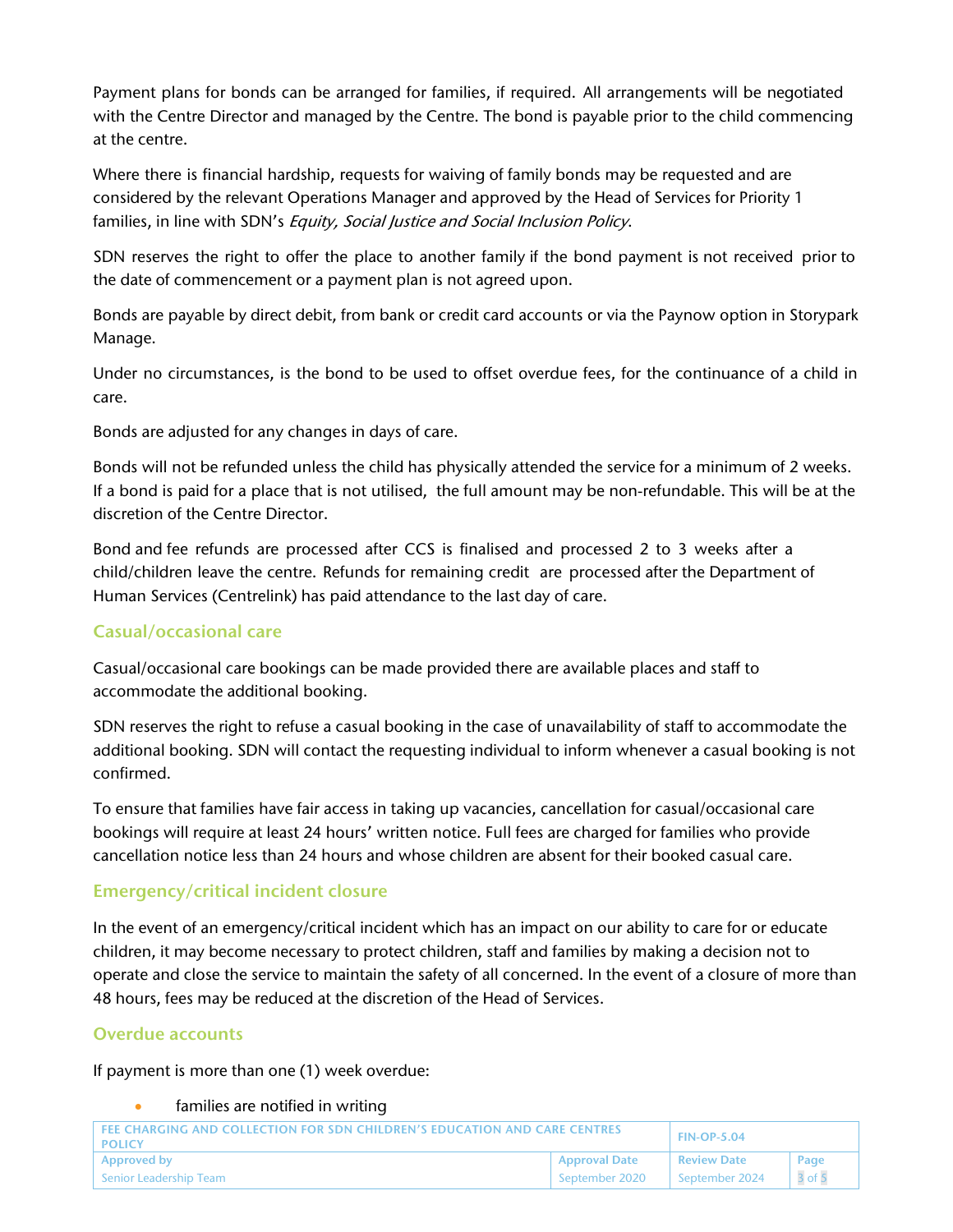SDN reserves the right to withdraw a child's place at a centre.

Where there is financial hardship, a payment plan may be negotiated and will need to be in place before fees are in arrears, to avoid the child's place being withdrawn. Agreement to a payment plan is at SDN's discretion and can be supported by a direct debit or Centrepay authority to pay the agreed amount. If the agreed direct debit amount is dishonoured, the child's place may be withdrawn.

### Reducing days

Families are required to provide at least four (4) weeks prior notice in writing to reduce the number of days they are enrolled for. The notice period starts from the date SDN is notified in writing.

### Termination notice

Families are required to provide at least four (4) weeks prior notice in writing by completing SDN's Intention to Terminate Enrolment Form. The notice period starts from the date the Form is received by SDN. The termination notice period does not include close down periods.

If a family leaves the centre within the four weeks' notice period, any balance of fees owing is deducted from that family's bond.

### Centre Transfer

Where a child is transferring from one SDN Centre to another SDN Centre, notice periods may be negotiated at the Centre Directors' discretion to facilitate the transfer.

#### Fee review

SDN will review the fee schedule every 6 months. Families will be provided one (1) months notice prior to any increase in fees.

## Related SDN Documents

#### Policies

- GI-HLP-1.04: Equity, Social Justice and Social Inclusion
- SD-HLP-2.01: Priority of Access to SDN Services
- SD-OP-2.07: Enrolment, Orientation and Transition into SDN Services
- SD-OP-2.09: Arrival, Departure and Late Collection of Children
- **HR-OP-3.10: Enrolment of Children of Staff Members**
- HR-OP-3.27: Closure of Services due to Emergency

#### Procedures

- SD-PRO-2.07-01: Enrolment, Orientation and Transition into SDN Services
- SD-PRO-2.09-01: Arrival, Departure and Late Collection of Children

| LEFE CHARGING AND COLLECTION FOR SDN CHILDREN'S EDUCATION AND CARE CENTRES.<br>I POLICY |                      | <b>FIN-OP-5.04</b>                           |      |
|-----------------------------------------------------------------------------------------|----------------------|----------------------------------------------|------|
| Approved by                                                                             | <b>Approval Date</b> | <b>Review Date</b>                           | Page |
| l Senior Leadership Team                                                                | September 2020       | September 2024 $\begin{array}{ c c }$ 4 of 5 |      |